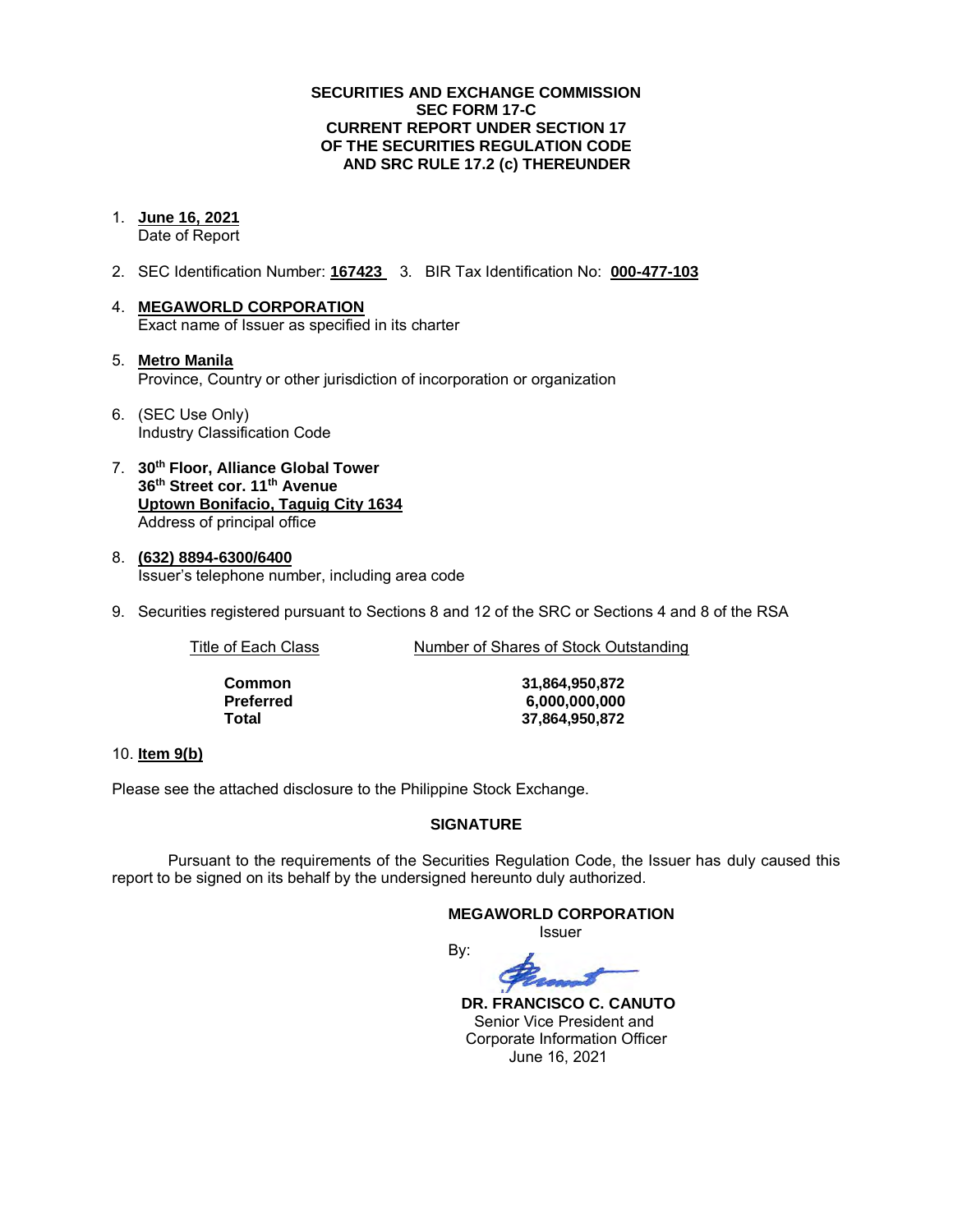## **SECURITIES AND EXCHANGE COMMISSION SEC FORM 17-C**

### **CURRENT REPORT UNDER SECTION 17 OF THE SECURITIES REGULATION CODE AND SRC RULE 17.2(c) THEREUNDER**

| Jun 16, 2021                                                                                                                         | 1. Date of Report (Date of earliest event reported)                         |  |
|--------------------------------------------------------------------------------------------------------------------------------------|-----------------------------------------------------------------------------|--|
| 2. SEC Identification Number                                                                                                         |                                                                             |  |
| 167423                                                                                                                               |                                                                             |  |
| 3. BIR Tax Identification No.                                                                                                        |                                                                             |  |
| 000-477-103                                                                                                                          |                                                                             |  |
|                                                                                                                                      | 4. Exact name of issuer as specified in its charter                         |  |
|                                                                                                                                      | <b>MEGAWORLD CORPORATION</b>                                                |  |
| 5. Province, country or other jurisdiction of incorporation                                                                          |                                                                             |  |
| <b>Metro Manila</b>                                                                                                                  |                                                                             |  |
| 6. Industry Classification Code(SEC Use Only)                                                                                        |                                                                             |  |
|                                                                                                                                      |                                                                             |  |
| 7. Address of principal office                                                                                                       |                                                                             |  |
| 30th Floor, Alliance Global Tower 36th Street cor. 11th Avenue Uptown Bonifacio,<br><b>Taguig City</b><br><b>Postal Code</b><br>1634 |                                                                             |  |
|                                                                                                                                      | 8. Issuer's telephone number, including area code                           |  |
| (632) 8894-6300/6400                                                                                                                 |                                                                             |  |
| 9. Former name or former address, if changed since last report                                                                       |                                                                             |  |
| N/A                                                                                                                                  |                                                                             |  |
| 10. Securities registered pursuant to Sections 8 and 12 of the SRC or Sections 4 and 8 of the RSA                                    |                                                                             |  |
| <b>Title of Each Class</b>                                                                                                           | Number of Shares of Common Stock Outstanding and Amount of Debt Outstanding |  |
| Common                                                                                                                               | 31,864,950,872                                                              |  |
| Preferred                                                                                                                            | 6,000,000,000                                                               |  |
| 11. Indicate the item numbers reported herein                                                                                        |                                                                             |  |
| Item $9(b)$                                                                                                                          |                                                                             |  |

The Exchange does not warrant and holds no responsibility for the veracity of the facts and representations contained in all corporate disclosures, including financial reports. All data contained herein are prepared and submitted by the disclosing party to the Exchange, and are disseminated solely for purposes of information. Any questions on the data contained herein should be addressed directly to the Corporate Information Officer of the disclosing party.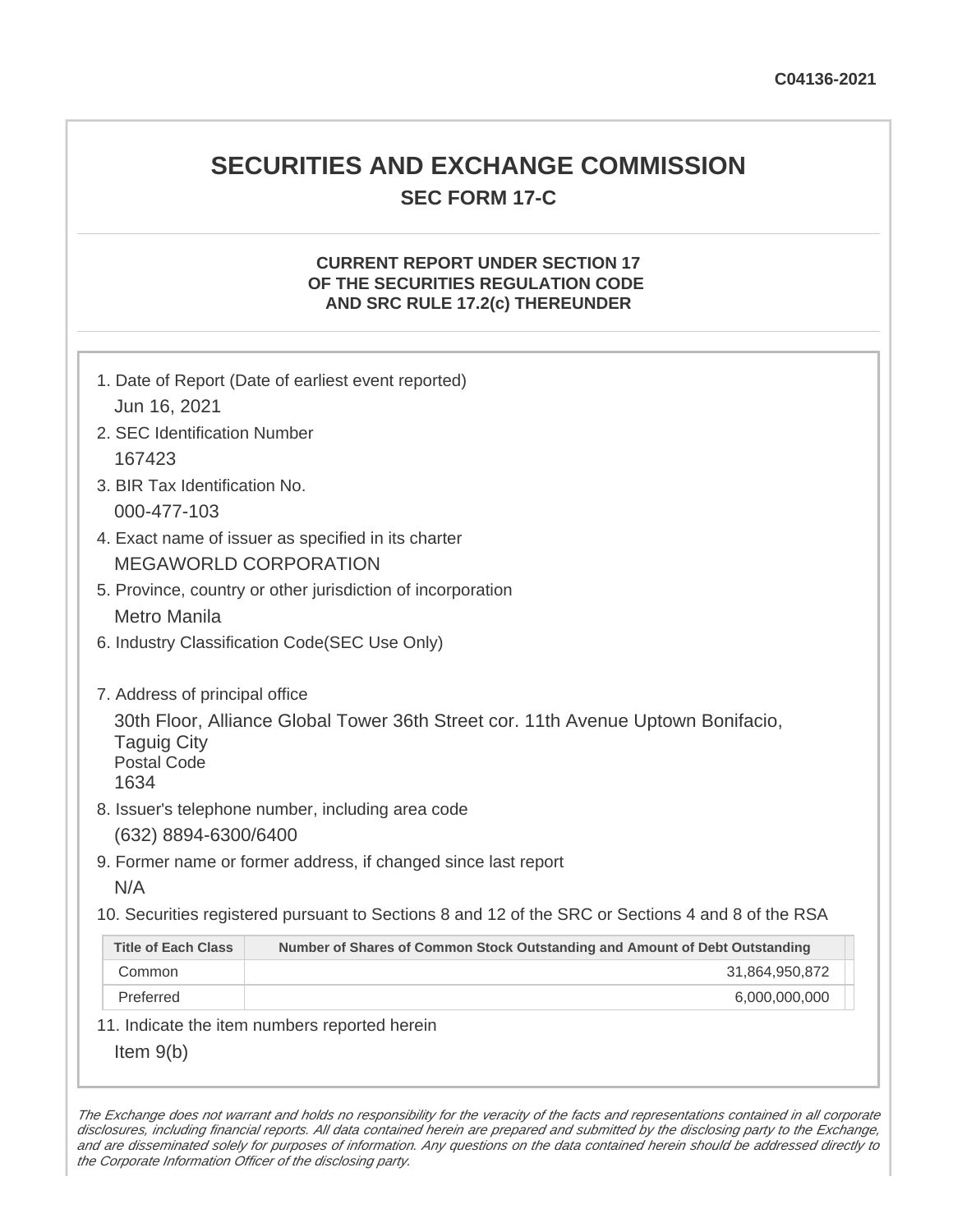

# **Megaworld Corporation MEG**

### **PSE Disclosure Form 4-30 - Material Information/Transactions References: SRC Rule 17 (SEC Form 17-C) and Sections 4.1 and 4.4 of the Revised Disclosure Rules**

**Subject of the Disclosure**

Megaworld's REIT Submits Application for REIT Offering

**Background/Description of the Disclosure**

Pursuant to the continuing disclosure requirements of the Exchange, we report to you that today, June 16, 2021, Megaworld Corporation's subsidiary, MREIT, Inc. ("MREIT"), submitted its application for a REIT offering with the Securities and Exchange Commission as a real estate investment trust ("REIT") in accordance with Republic Act No. 9856, otherwise known as the 'Real Estate Investment Trust Act of 2009.'

The Corporation mandated BDO Capital & Investment Corporation (BDO Capital), Credit Suisse (Singapore) Ltd., UBS AG Singapore Branch, and DBS Bank Ltd. as Joint Global Coordinators and BDO Capital as Domestic Lead Underwriter for the purpose.

Attached is the press release for reference.

A REGISTRATION STATEMENT RELATING TO THESE SECURITIES HAS BEEN SUBMITTED WITH THE PHILIPPINES SECURITIES AND EXCHANGE COMMISSION, BUT HAS NOT YET BECOME EFFECTIVE. THESE SECURITIES MAY NOT BE SOLD, NOR OFFERS TO BUY THEM BE ACCEPTED PRIOR TO THE TIME THE REGISTRATION STATEMENT IS RENDERED EFFECTIVE. THIS PRESS RELEASE SHALL NOT CONSTITUTE AN OFFER TO SELL OR BE CONSIDERED A SOLICITATION TO BUY.

This announcement does not constitute or form a part of any offer or solicitation to purchase or subscribe for securities in the United States or in any other jurisdiction where it is unlawful to do so. The securities to which this announcement relates may not be offered or sold in the United States absent registration or an exemption from registration under the U.S. Securities Act of 1933, as amended. Neither the Company nor any seller of the securities intends to register any portion of the offering in the United States or to conduct a public offering of securities in the United States. No money, securities or other consideration is being solicited by this communication or the information contained herein and, if sent in response to this communication or the information contained herein, will not be accepted.

**Other Relevant Information**

None

**Filed on behalf by:**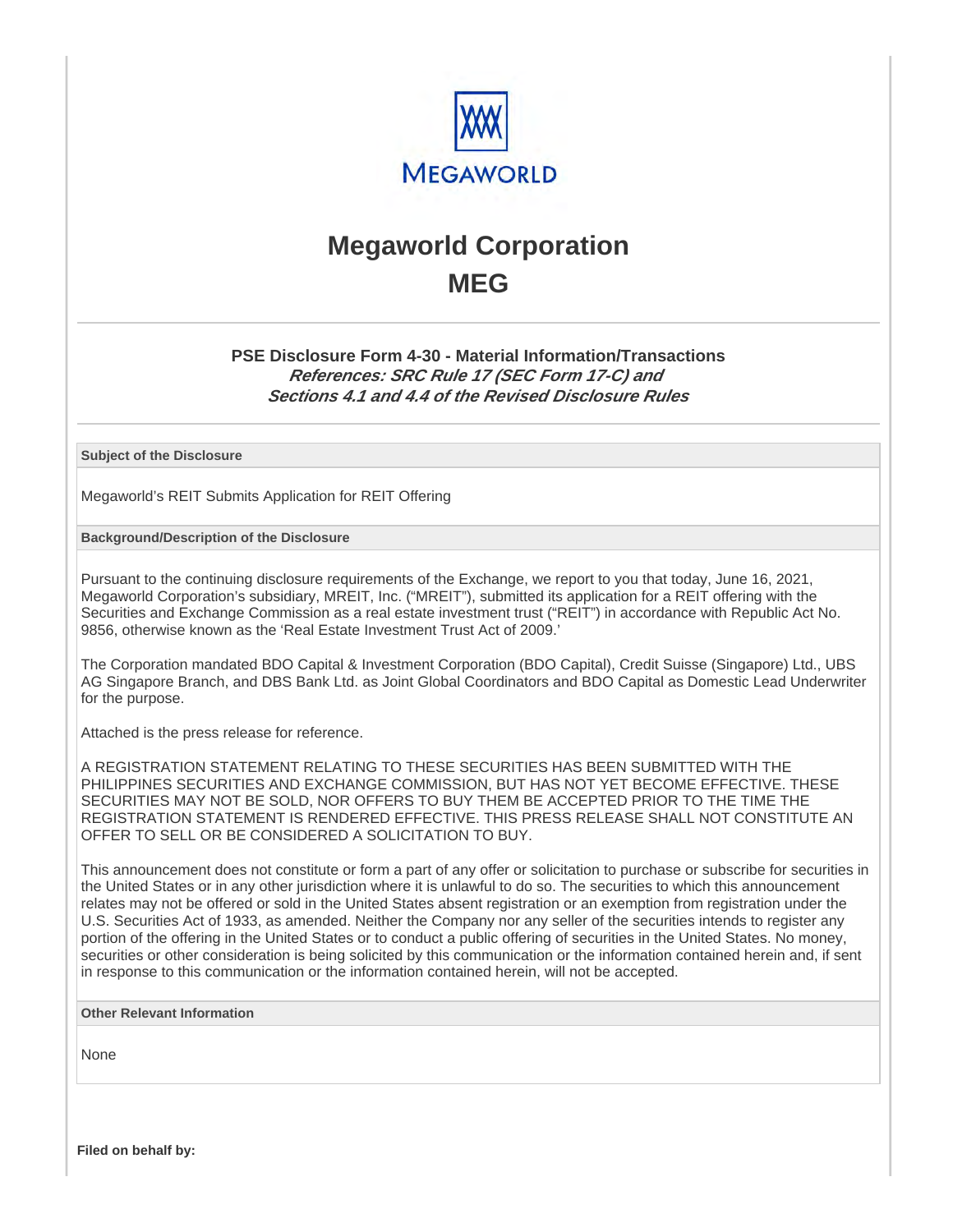| <b>Name</b> | Sherwin De Joya |
|-------------|-----------------|
| Designation | <b>AVP</b>      |
|             |                 |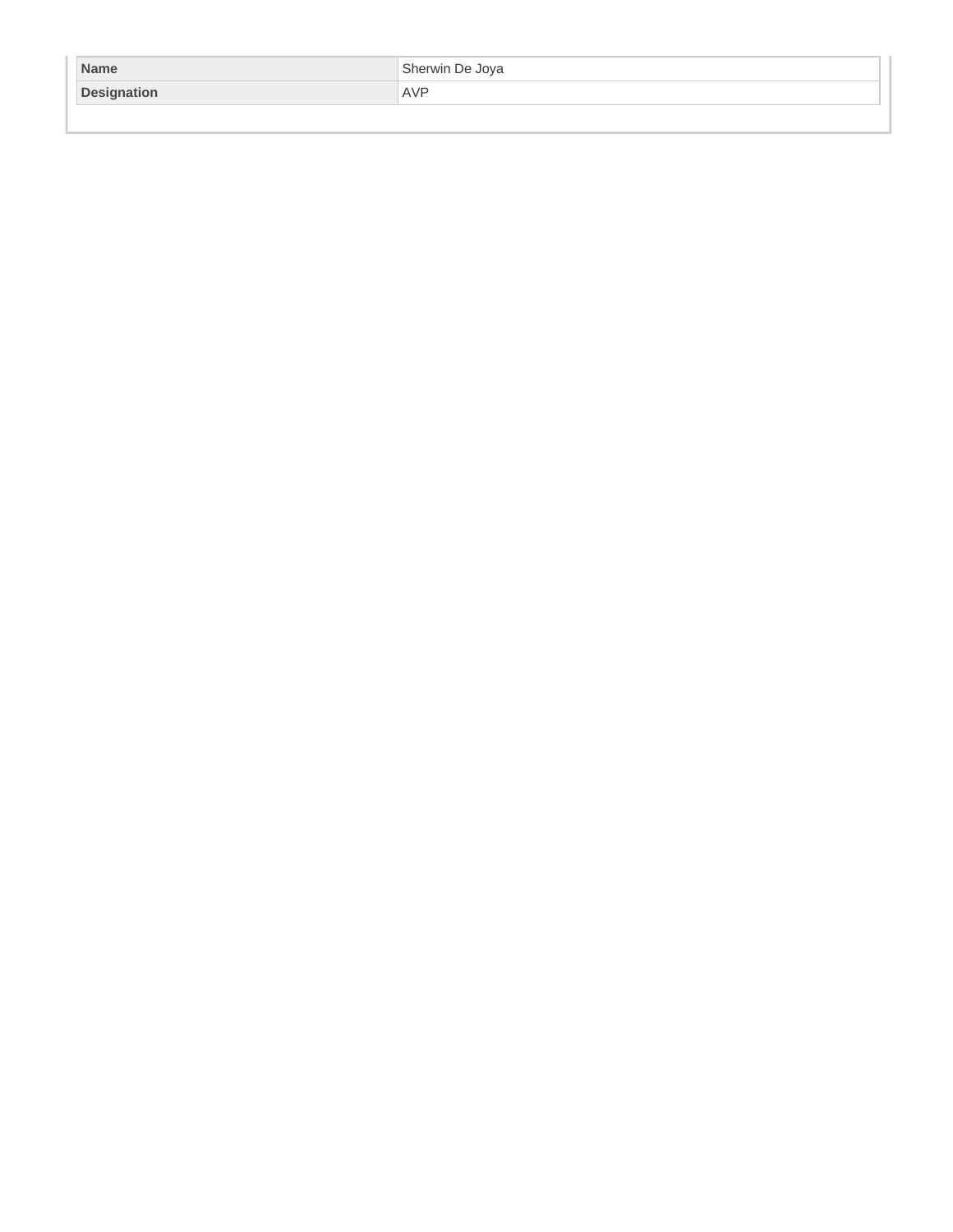NOT FOR PUBLIC RELEASE, PUBLICATION OR DISTRIBUTION DIRECTLY OR INDIRECTLY IN OR INTO THE UNITED STATES OR ANY JURISDICTION WHERE TO DO SO WOULD CONSTITUTE A VIOLATION OF THE RELEVANT LAWS OF SUCH JURISDICTION.



### **MEGAWORLD SUBMITS REGISTRATION STATEMENT FOR ONE OF THE PHILIPPINES' BIGGEST REIT OFFERINGS TO DATE**

The country's largest office lessor, through its subsidiary MREIT, Inc., plans to raise up to P27.3-B from this offering

MANILA, Philippines, June 16, 2021 – MREIT, Inc., a subsidiary of Megaworld Corporation, the country's largest developer and lessor of office spaces, submitted its registration statement with the Philippines Securities and Exchange Commission (SEC) for a Real Estate Investment Trust (REIT) initial public offering (IPO) today.

Subject to regulatory approvals and market conditions, Megaworld's REIT plans to offer secondary shares of up to 1,239,700,000 common shares ("Offer") at an Offer Price of up to Php22.00 per share. The proposed Offer is expected to raise gross proceeds of up to P27.3-billion, assuming full exercise of the overallotment option, which would be the biggest REIT offering in the Philippines to date. This would represent up to 49.0% of the total issued and outstanding shares of MREIT, Inc. assuming full exercise of the overallotment option.

Through a property-for-share swap, Megaworld injected into MREIT, Inc. a portfolio of ten (10) office, retail and hotel assets with an aggregate gross leasable area of 224,430.80 square meters, located in three (3) prime townships of Megaworld - Eastwood City in Quezon City, McKinley Hill in Taguig City, and Iloilo Business Park in Mandurriao, Iloilo City.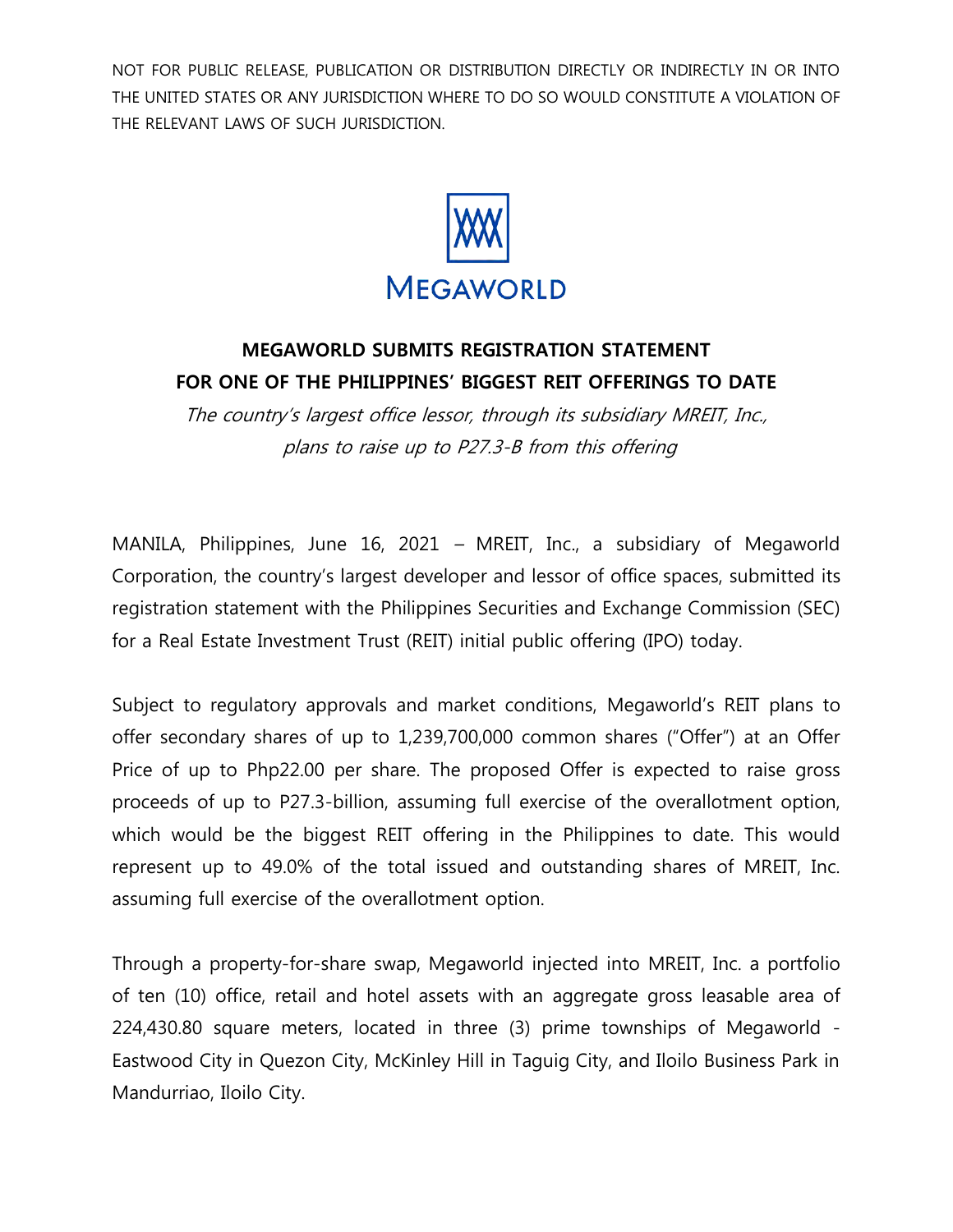NOT FOR PUBLIC RELEASE, PUBLICATION OR DISTRIBUTION DIRECTLY OR INDIRECTLY IN OR INTO THE UNITED STATES OR ANY JURISDICTION WHERE TO DO SO WOULD CONSTITUTE A VIOLATION OF THE RELEVANT LAWS OF SUCH JURISDICTION.

"Our REIT includes properties in three of our most sought-after premier township developments of Eastwood City, McKinley Hill, and Iloilo Business Park, which are home to around 200,000 BPO and other office workers today. Our 'tried-and-tested' signature concept of the township has attracted over 200 BPO and multinational companies to locate with us through the years since we started our first-ever Eastwood cyberpark in 1999," says Kevin Andrew L. Tan, President & CEO of MREIT, Inc.

The MREIT portfolio of assets include 1800 Eastwood Avenue, 1880 Eastwood Avenue, E-Commerce Plaza, One World Square, Two World Square, Three World Square, 8/10 Upper McKinley, 18/20 Upper McKinley, One Techno Place, Richmonde Tower and Richmonde Hotel Iloilo.

BDO Capital & Investment Corporation (BDO Capital), Credit Suisse (Singapore) Ltd., UBS AG Singapore Branch, and DBS Bank Ltd., were mandated as Joint Global Coordinators for the IPO and BDO Capital as Domestic Lead Underwriter.

To date, Megaworld has the largest portfolio of leasable office spaces in the Philippines, with around 1.4-million square meters of office properties in 10 major cities across the country according to Leechiu Property Consultants. It also holds the largest office leasable properties in the entire Bonifacio Global City, the country's fastest growing business district today.

The Andrew Tan-led company ended 2020 with P10.4-billion in office rental revenues, making it the 'most stable' income generator for the company amidst the global pandemic. Megaworld intends to reinvest the net proceeds from the Offer in 16 projects all over the country. ###